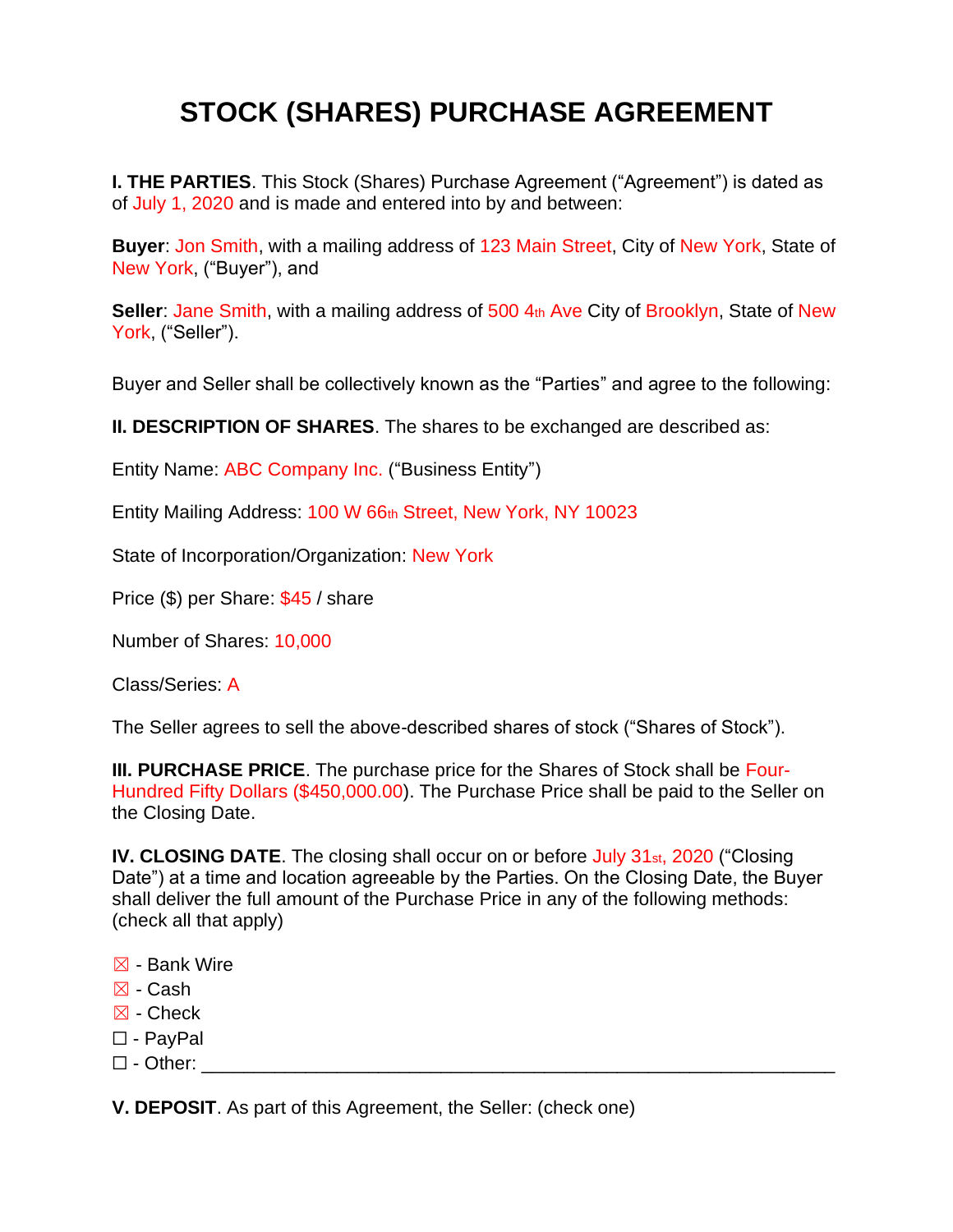☒ - **Requires** a deposit in the amount of \$20,000.00 ("Deposit"). The Deposit must be paid within **Calendar Days from the Effective Date of this** Agreement.

☐ - **Does not** require a deposit. The Buyer's consideration shall be their full-faith commitment to purchase the Shares of Stock under the terms of this Agreement.

## **VI. DUE DILIGENCE PERIOD**. The Buyer: (check one)

☒ - **Requires** a due diligence period to inspect the finances and agreements of the Business Entity. The decision as to whether the Shares of Stock is suitable for its intended purposes shall be the sole decision of Buyer, determined in the absolute discretion of Buyer, with Buyer's decision being final and binding upon the Parties. Buyer shall have until July 15th, 2020, at 05:00  $\Box$  AM  $\boxtimes$  PM to notify Seller of its termination of this Agreement ("Inspection Period"). If the Buyer decides to terminate this Agreement during the Inspection Period, any Deposit made shall be returned to the Buyer.

☐ - **Does not** require a due diligence period to review the finances and agreements of the Business Entity.

**VII. DELIVERY**. The delivery of the Shares of Stock, along with any stock certificates, shall be transferred to the Buyer at Closing Date upon the funds being received by the Seller in an approved method.

**VIII. AUTHORITY OF SELLER**. To induce the Buyer to enter into and perform its obligations under this Agreement, the Seller hereby represents and warrants to Buyer, and covenants with Buyer, as follows:

a.) **Capacity**. The Seller has all requisite power, authority, and capacity to enter into this Agreement. The execution, delivery, and performance of this Agreement by the Seller does not, and the consummation of the transaction contemplated hereby will not result in a breach of or default under any agreement to which the Seller is a party by which the Seller is bound.

b.) **Binding Agreement**. This Agreement has been duly and validly executed and delivered by the Seller and constitutes the Seller's valid and binding agreement, enforceable against the Seller in accordance with and subject to its terms.

c.) **Title to Shares of Stock**. The Seller is the lawful, record and beneficial owner of all the Shares of Stock, free and clear of any liens, claims, agreements, charges, security interests and encumbrances whatsoever. The sale, conveyance, assignment, and transfer of the Shares of Stock in accordance with the terms of this Agreement transfers to the Buyer legal and valid title to the Shares, free and clear of all liens, security interests, hypothecations or pledges.